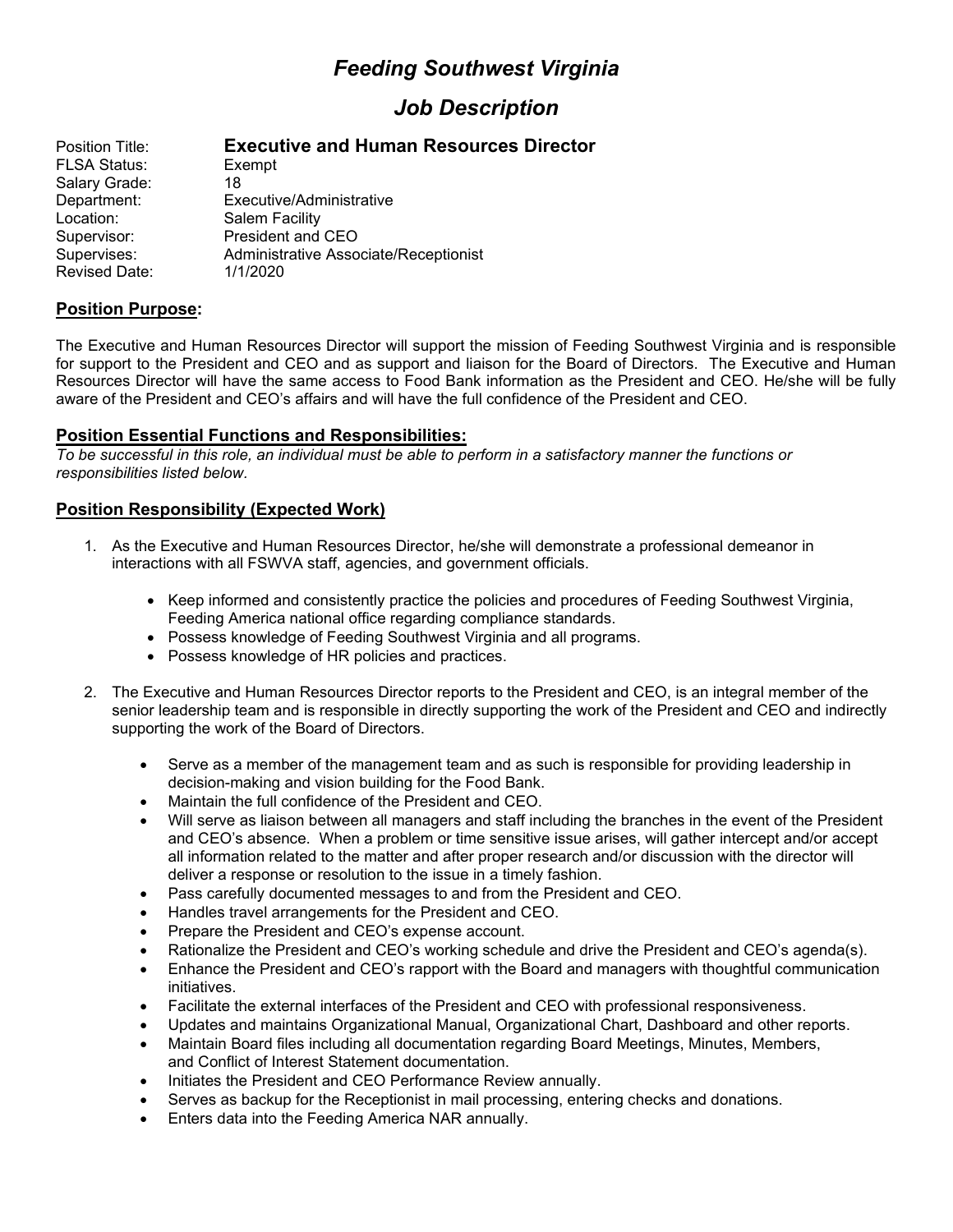• Ensures departmental SOP's are current.

#### **Human Resources:**

- The Executive and Human Resources Director administers a comprehensive human resource program to include recruitment and hiring, classification and compensation and employee relations.
- Works with supervisors in writing job descriptions and updates position descriptions.
- Oversees the recruitment and hiring of employees including writing and placing ads, logging applications, working with supervisor to identify applicants to interview, writing interview questions, preparing interview packets, a part of the interview process, conduct background and pre-employee testing, and making the initial employment offer.
- Supports senor leaders in the areas of recruiting, selecting, orienting, training, coaching, counseling, and disciplining staff as well as terminations. Processes all associated paperwork.
- Initiate inquiries of manager-escalated problems and prepares a written description for the President and CEO.
- Works with legal counsel or the Personnel Chair as needed regarding personnel matters in managing complex employee relations issues including conducting investigations.
- Initiates the performance reviews process, reviews and keeps CEO apprised of results.
- Drafts and revises employee handbook policies for approval of the CEO and Personnel Committee and informs staff of new policy and/or policy changes.
- Maintain the personnel handbook, administrative personnel records and reports.
- Maintain spreadsheet triggering employee benefit tenure changes.
- Oversees the compensation system including making recommendations on salary ranges, market adjustments, and position grades in ensuring a fairly compensated staff.
- Authorizes payroll of all hiring and terminations of employees and changes in wage information.
- Responsible for preparing and distributing routine communications to staff regarding recognition and company information.
- Maintains and retains HR and personnel records ensuring confidentiality of information.
- Conducts exit interviews.
- Process payroll leave sheets through the appropriate documentation process.
- Plan employee events.
- Provide staff training as needed or requested.

## **Diversity:**

Demonstrate a core value of diversity by modeling and ensuring diversity and cultural competency (respect, inclusiveness, reflecting, valuing and welcoming of cultural differences) in all position responsibilities regardless of age, color, disability, gender, gender identity or expression, social class, marital status, national origin, race, ethnicity, religion, sexual orientation, veteran's status, nationality, age, language, origin or employment status.

## **Other functions:**

- Promote a cooperative spirit within the organization and among internal and external participants.
- Perform other duties as assigned by the President and CEO.

**Interface**: Responsible in maintaining positive relationships.

• Interactions with the Board of Directors, member agencies, the general public, vendors, donors and key contacts.

## **Minimum Skills and Qualifications required to capably performing in the position**.

## **Training, Education and Experience:**

## **Education:**

• Associate's Degree or equivalent combination of education and 5 years' experience in an executive level office environment required**.** Prefer a Bachelor's Degree.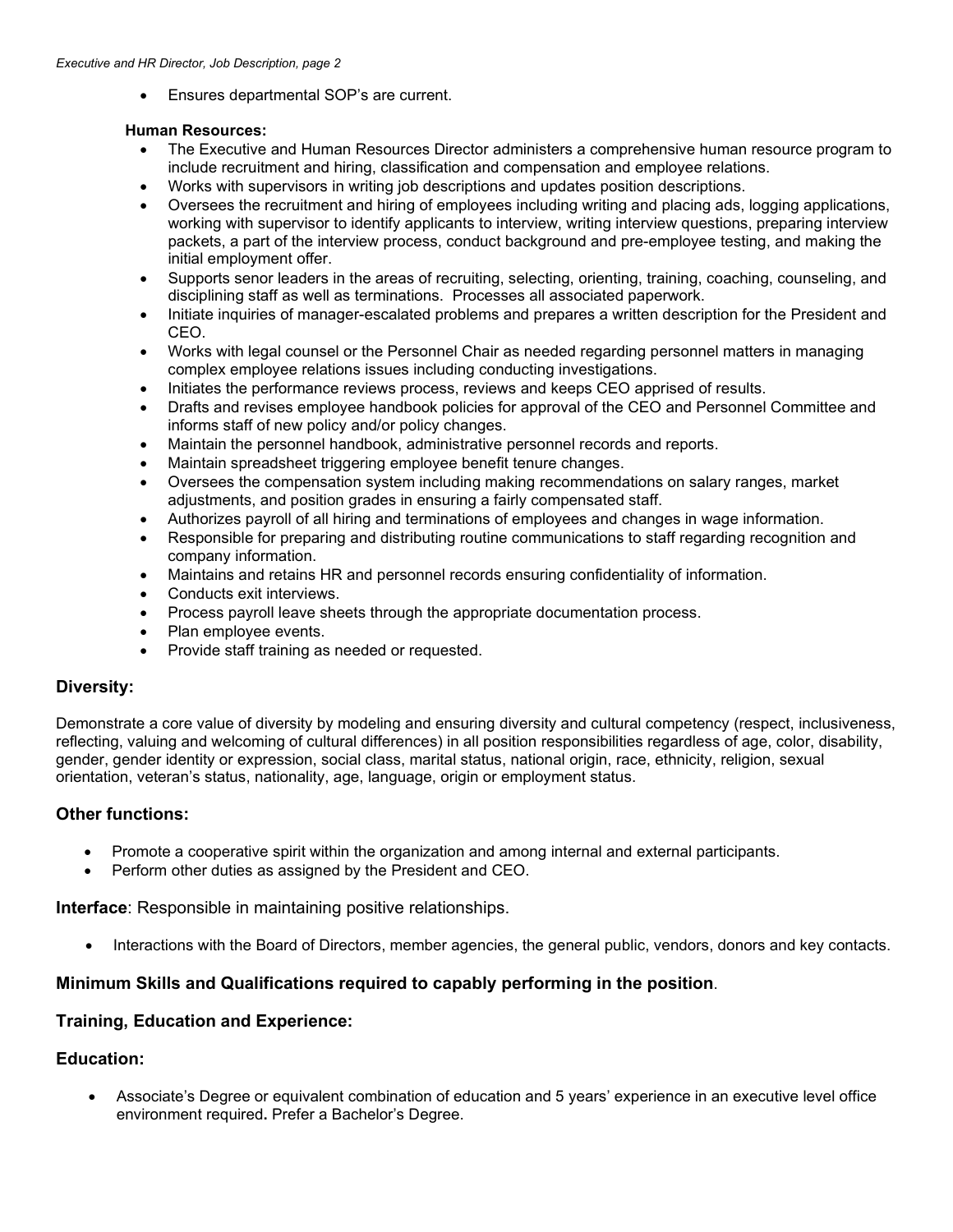## **Experience:**

- Previous leadership experience with responsible decision making authority in the management and evaluation of work assigned to personnel required.
- Strong supervisory and leadership skills, to include delegation, strategic management, motivation, managing conflict, coaching/counseling, mentoring, etc.
- Management and direct supervisory skills.

## **Knowledge, Skills and Abilities:**

- Ability to analyze information and develop creative solutions and/or alternatives.
- Ability to work well under pressure, with good judgement and decision-making abilities.
- Ability to lead, delegate and motivate.
- Ability to build positive working relationships, both internally and externally.
- Strong planning skills.
- Excellent attention to detail and accuracy.
- Excellent written and verbal skills, and the ability to present and train.
- Possesses versatility, flexible and a willingness to work with constantly changing priorities and deadlines with enthusiasm.
- Position requires a high-degree of professionalism.
- Strong interpersonal skills and ability to interact with internal and external audiences are required.
- Ability to develop and maintain productive working relationships with staff and from all areas of the organization is necessary.
- Strong customer service ethic is required.
- Limited occasional evening and weekend work required for special events.

**Allowable Substitutions:** Combination of education, experience, and/or training that provides the required knowledge and skills for the position may be considered in lieu of education and/or experience at the company's discretion.

## **Language Skills:**

- Must have professional written and verbal communication skills with demonstrated ability to communicate effectively and convey concepts in an understandable way.
- Ability to communicate effectively with all Board Members and staff members.

## **Mathematical Skills:**

• Ability to perform basic math functions.

## **Technical/Computer Skills:**

- Proficiency required in the use of Microsoft Office Word, Excel and Outlook Software.
- Capable of learning and independently operating equipment required for the position including but not limited to printer, multi-use copier, and phone system.

## **Other Skills and Abilities:**

- Ability to maintain confidentiality at all times.
- Must be reliable and dependable.
- Positive work ethic, good relationship management skills and team-oriented attitude.
- Maintain compliance with established Food Bank directives, policies and external regulations.

## **Licenses and Certificates:**

Valid Driver's License and own transportation to work required. Maintain safe driving record in driving company vehicles.